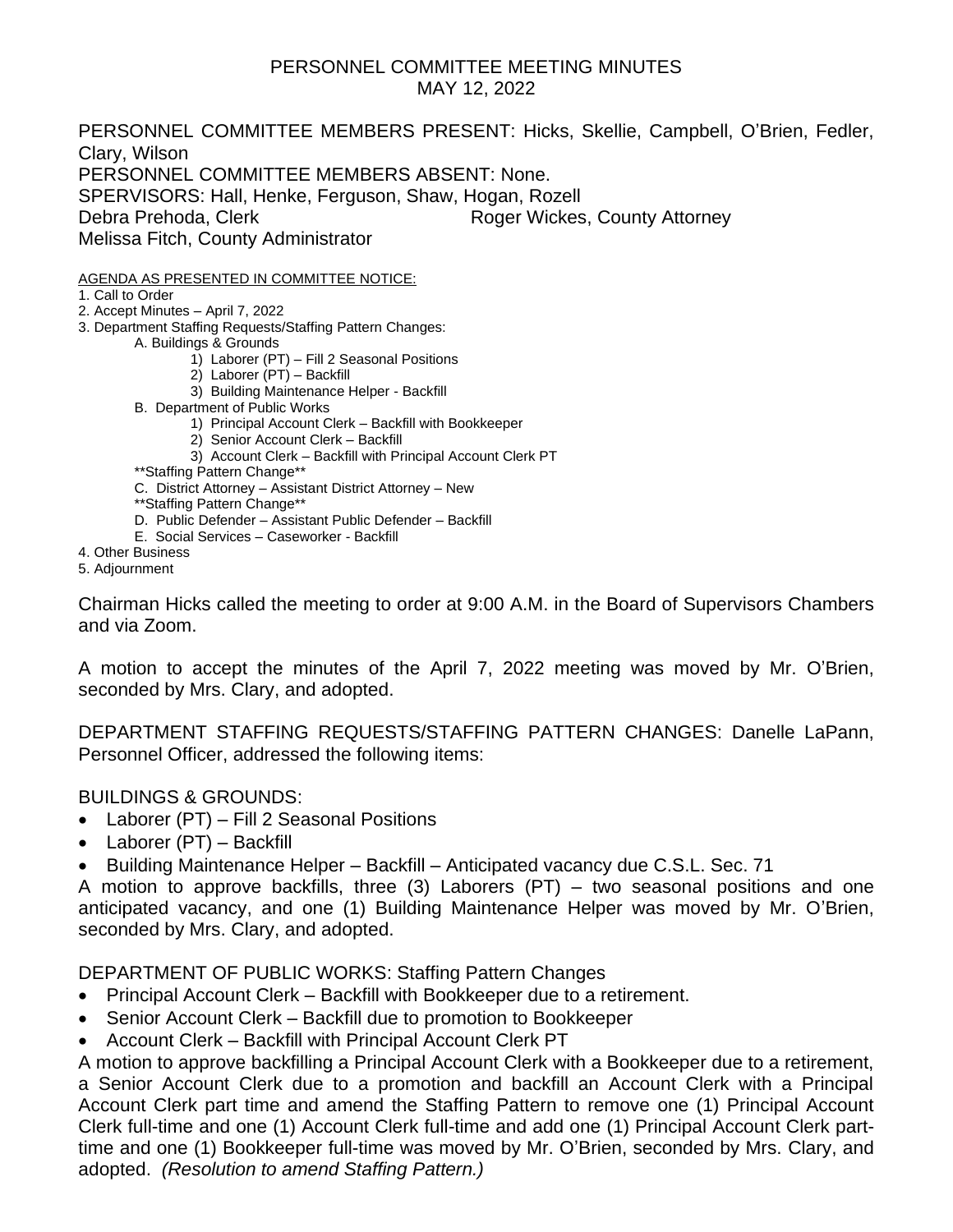DISTRICT ATTORNEY:

• Assistant District Attorney – New Position – The NYS adopted budget included funds budgeted for the Discovery Process which can be used for staff and training expenses and the District Attorney is requesting to add an Assistant District Attorney to help with the additional work load associated with the Discovery Process, new position. A motion to approve an Assistant District Attorney position, new position, and amend the Staffing Pattern to add one (1) Assistant District Attorney to the District Attorney's staffing pattern was moved by Mr. O'Brien and seconded by Mrs. Fedler. Discussion. Chairman Hicks stated the District Attorney secured funding for this position and if the funding goes away will need to eliminate the position or find a different way to fund it. The motion to approve an Assistant District Attorney position, new position, and amend the Staffing Pattern to add one (1) Assistant District Attorney to the District Attorney's staffing pattern was moved by Mr. O'Brien, seconded by Mrs. Fedler, and adopted. *(Resolution to amend Staffing Pattern.)*

#### PUBLIC DEFENDER:

• Assistant Public Defender – Backfill due to resignation. A motion to approve backfilling an Assistant Public Defender due to a resignation was moved by Mr. O'Brien, seconded by Mr. Skellie, and adopted.

SOCIAL SERVICES:

- Caseworker Backfill due to a resignation. A motion to approve backfilling a Caseworker due to a resignation was moved by Mr. O'Brien, seconded by Mrs. Fedler, and adopted.
- Senior Social Services Examiner Resignation A motion to approve backfilling a Senior Social Services Examiner position due to a resignation was moved by Mr. Campbell, seconded by Mrs. Clary, and adopted.
- Social Services Examiner Due to promotion to Senior Social Services Examiner A motion to approve backfilling a Social Services Examiner position was moved by Mr. Wilson, seconded by Mrs. Fedler, and adopted.

OTHER BUSINESS: None.

The meeting adjourned at 9:38 A.M.

*Debra Prehoda, Clerk Washington County Board of Supervisors*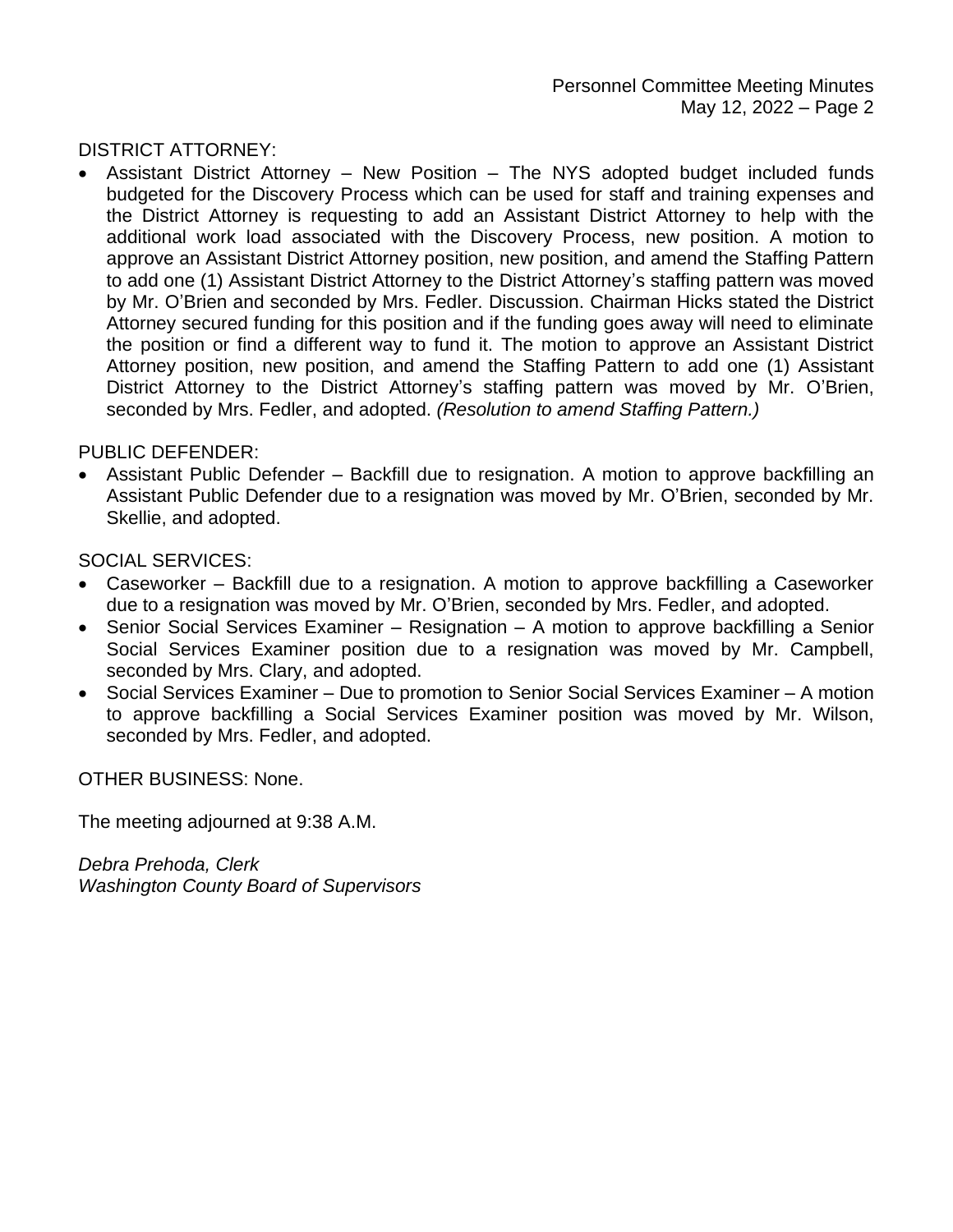### **Personnel Committee** May 12, 2022 at 9:30am

### **STAFFING: BUILDING AND GROUNDS**

- Laborer (PT)- Fill 2 Seasonal Positions
- Laborer (PT)- Backfill
- Building Maintenance Helper- Backfill

#### **DPW**

- Principal Account Clerk- backfill with Bookkeeper
- Senior Account Clerk- backfill

• Account Clerk- backfill with Principal Account Clerk PT These will require Staffing Pattern Changes: Remove one (1) Principal Account Clerk Full-Time Add one (1) Principal Account Clerk Part-Time Add one (1) Bookkeeper Full-Time Remove one (1) Account Clerk Full-Time

### **DISTRICT ATTORNEY**

• New Position- Assistant District Attorney Staffing Pattern- Add one Assistant District Attorney

### **PUBLIC DEFENDER**

• Assistant Public Defender- backfill

### **SOCIAL SERVICES**

• Caseworker- backfill

### **OTHER:**

#### **SOCIAL SERVICES**

Senior Social Services Examiner- backfill Social Services Examiner- backfill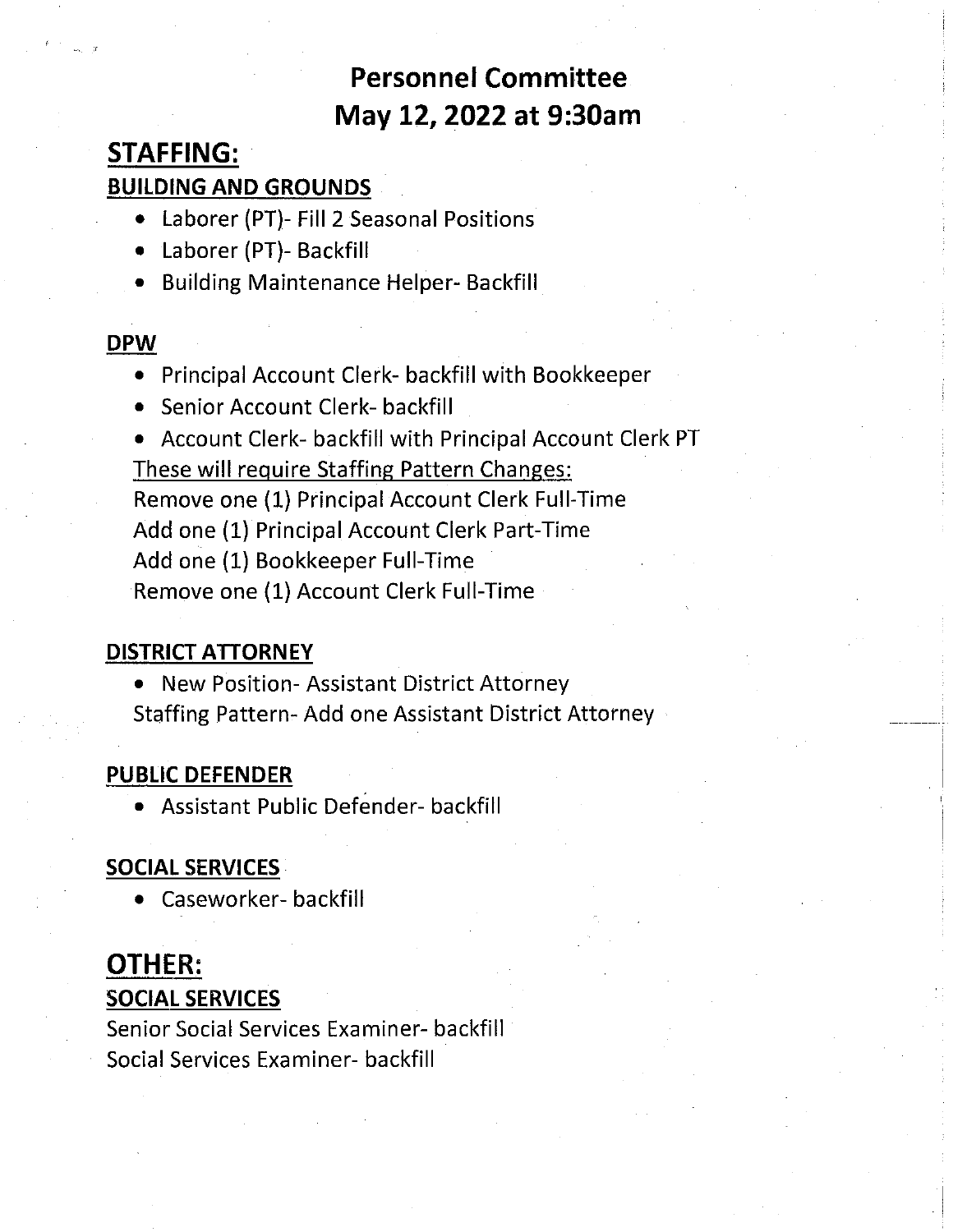# Free the series served the series

i prema nema montena porto.

Date: 05/03/2022

Department: Buildings and Grounds

Is the Request for a Backfill or a \*New Position?

Title of Civil Service Position to be filled?

Civil Service Competitive, Non-Competitive, Labor, Exempt, Unclassified?

Hourly Rate and Salary of Last Person in Position?

Base Hourly Rate and Yearly Salary if filled?

Number of Hours/Week?

Position being vacated if different than requested?<br> $_{\rm Requires\ a\ Staffing\ Parten\ Change}$ 

Reason Position is Being Vacated?

Date the Position will be Vacated?

How Many Positions of the same title are in the Unit/Department? (per current staffing pattern)

What is the source of funding? Budgeted?

Is this an add/change to the staffing pattern?

If YES, remove title:

Backfill

Laborer, P/T (3 positions)

Labor

 $18.42$ 

17.42

40 N/A

2 current seasonal vacancies, 1 anticipated

2 current vacancies, 1 anticipated 5/25/22

NO

RECEIVED

**WASHINGTON COUNTY** 

İ3

**Budget** 

Add title:

ED

**YES** 

ŵ

\*If the request is for a NEW POSITION that will change your departments staffing pattern, please provalled below an explanation as to why the position is needed. CIVIL SERVICE /<br>\_\_PERSONNEL

**N/A** 

Please include the 1st and last initials of the Employee who left the position: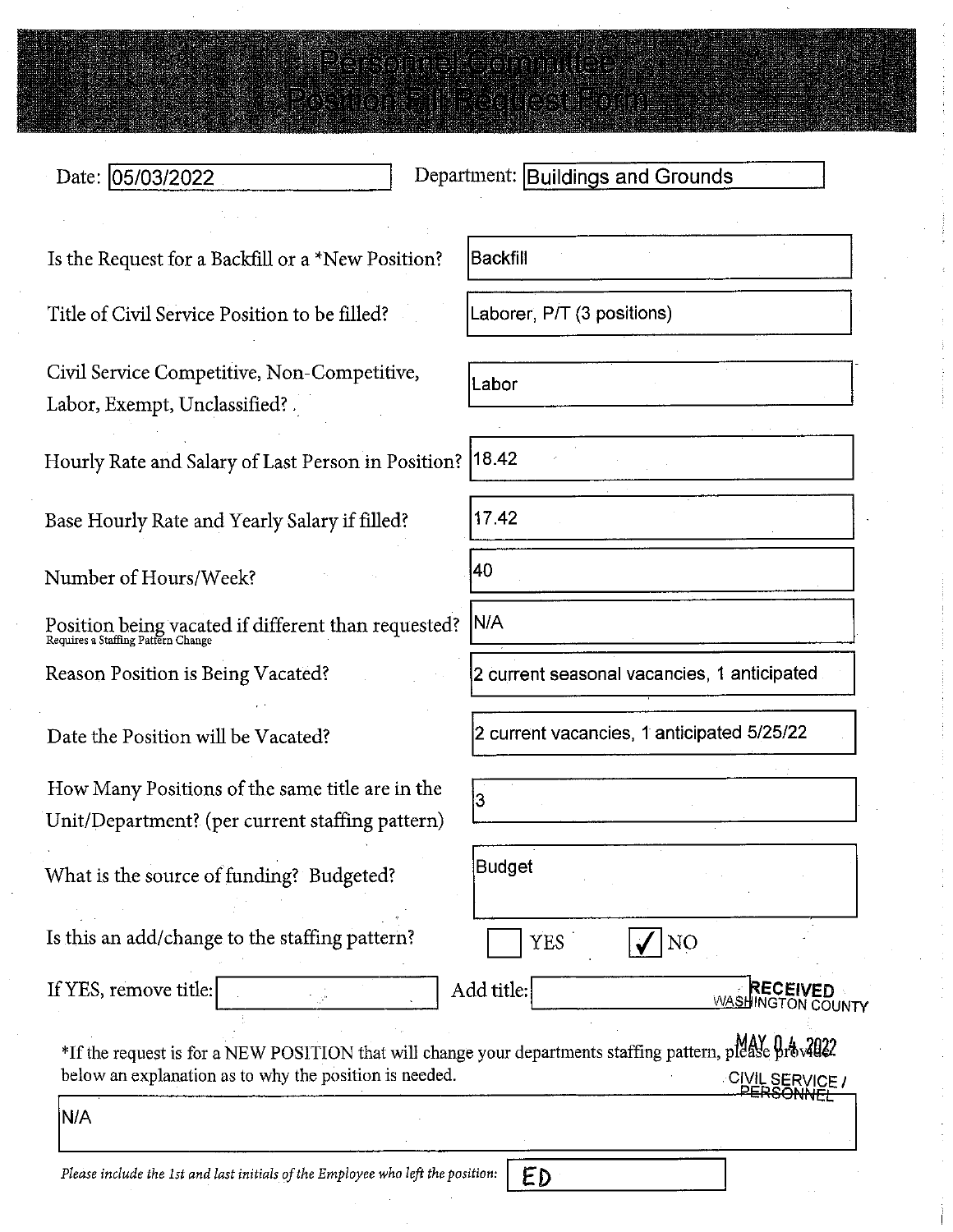#### Date: 04/25/2022

Department: Buildings and Grounds

Is the Request for a Backfill or a \*New Position?

Title of Civil Service Position to be filled?

Civil Service Competitive, Non-Competitive, Labor, Exempt, Unclassified?

Hourly Rate and Salary of Last Person in Position?

Base Hourly Rate and Yearly Salary if filled?

Number of Hours/Week?

Position being vacated if different than requested?<br>Requires a Staffing Pattern Change

Reason Position is Being Vacated?

Date the Position will be Vacated?

How Many Positions of the same title are in the Unit/Department? (per current staffing pattern)

What is the source of funding? Budgeted?

Is this an add/change to the staffing pattern?

PERSONNEL

If YES, remove title:

**Backfill** 

**The Street Repair** 

DYSTROMEN PRZYDRYSKI PORT

**Building Maintenance Helper** 

Labor

21.40 (+0.30 shift diff.)

19.95 (+0.30 shift diff.)

40

N/A

Anticipated vacancy due C.S.L. Sec. 71

5/25/22

 $10$ 

**Budget** 

Add title:

**YES** 

 $\sqrt{}|NQ$ 

\*If the request is for a NEW POSITION that will change your departments staffing pattern, please provide below an explanation as to why the position is needed.

| .                                                                            |  |  |
|------------------------------------------------------------------------------|--|--|
| WASHINGTON COUNTY<br>N/A                                                     |  |  |
| APR 2 5 2022                                                                 |  |  |
| Please include the Life of the Employee who left the position: $\bigcup_{U}$ |  |  |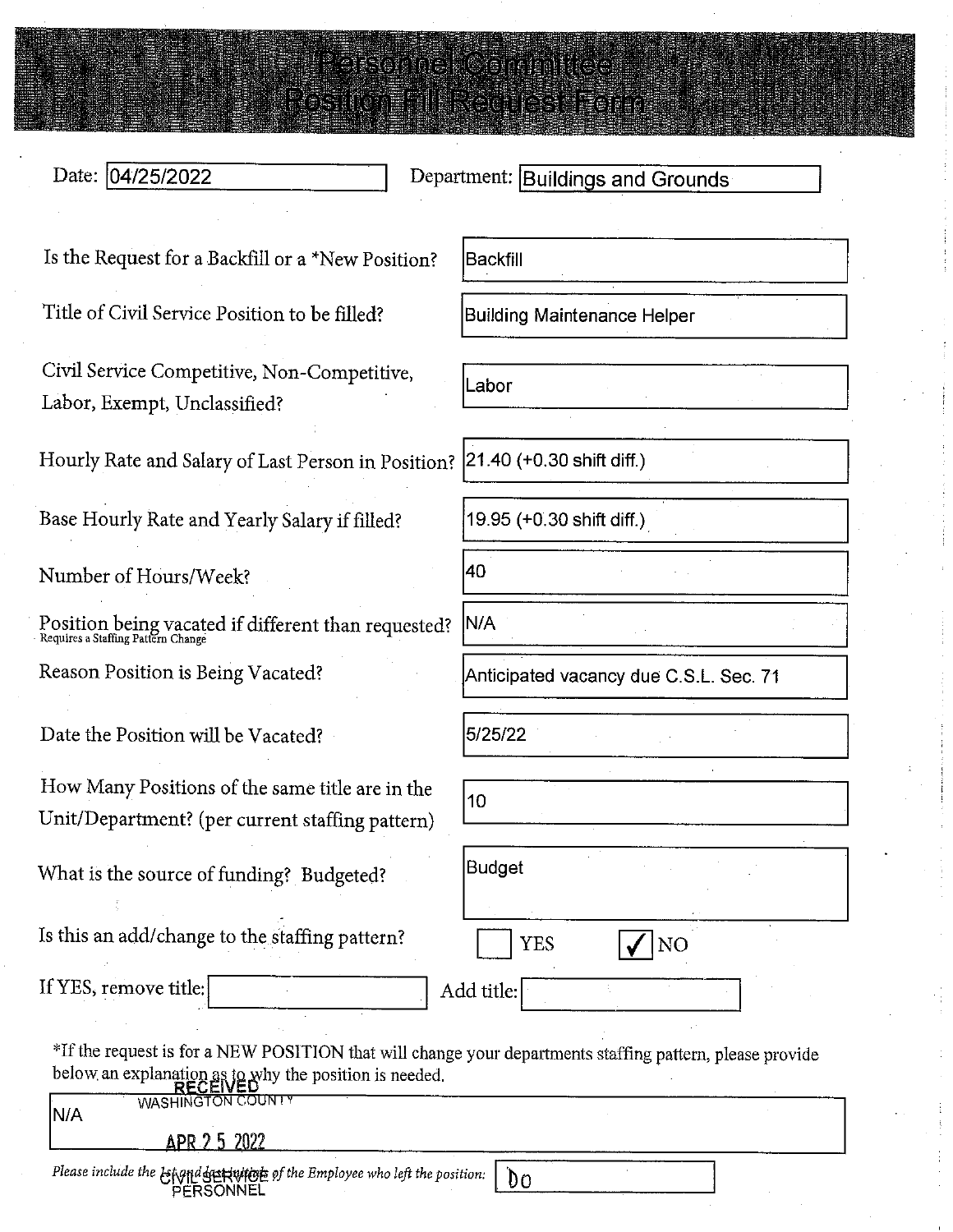| Date: 04/22/2022                                                                                                                                                   | Department: DPW                |
|--------------------------------------------------------------------------------------------------------------------------------------------------------------------|--------------------------------|
| Is the Request for a Backfill or a *New Position?                                                                                                                  | <b>BACKFILL</b>                |
| Title of Civil Service Position to be filled?                                                                                                                      | <b>BOOKKEEPER</b>              |
| Civil Service Competitive, Non-Competitive,<br>Labor, Exempt, Unclassified?                                                                                        | <b>COMPETITIVE</b>             |
| Hourly Rate and Salary of Last Person in Position?   N/A                                                                                                           |                                |
| Base Hourly Rate and Yearly Salary if filled?                                                                                                                      | 24.17                          |
| Number of Hours/Week?                                                                                                                                              | 40                             |
| Position being vacated if different than requested?<br>Requires a Staffing Pattern Change                                                                          | <b>Principal Account Clerk</b> |
| Reason Position is Being Vacated?                                                                                                                                  | Retirement                     |
| Date the Position will be Vacated?                                                                                                                                 | 6/23/22                        |
| How Many Positions of the same title are in the<br>Unit/Department? (per current staffing pattern)                                                                 | 0                              |
| What is the source of funding? Budgeted?                                                                                                                           | <b>COUNTY ROAD</b>             |
| Is this an add/change to the staffing pattern?                                                                                                                     | <b>YES</b><br>NO               |
| If YES, remove title: Prin Acct Clerk FT                                                                                                                           | Add title: Bookkeeper          |
| *If the request is for a NEW POSITION that will change your departments staffing pattern, please provide<br>below an explanation as to why the position is needed. |                                |

Please include the 1st and last initials of the Employee who left the position:  $\lfloor\!\lfloor P\rfloor\!\rfloor$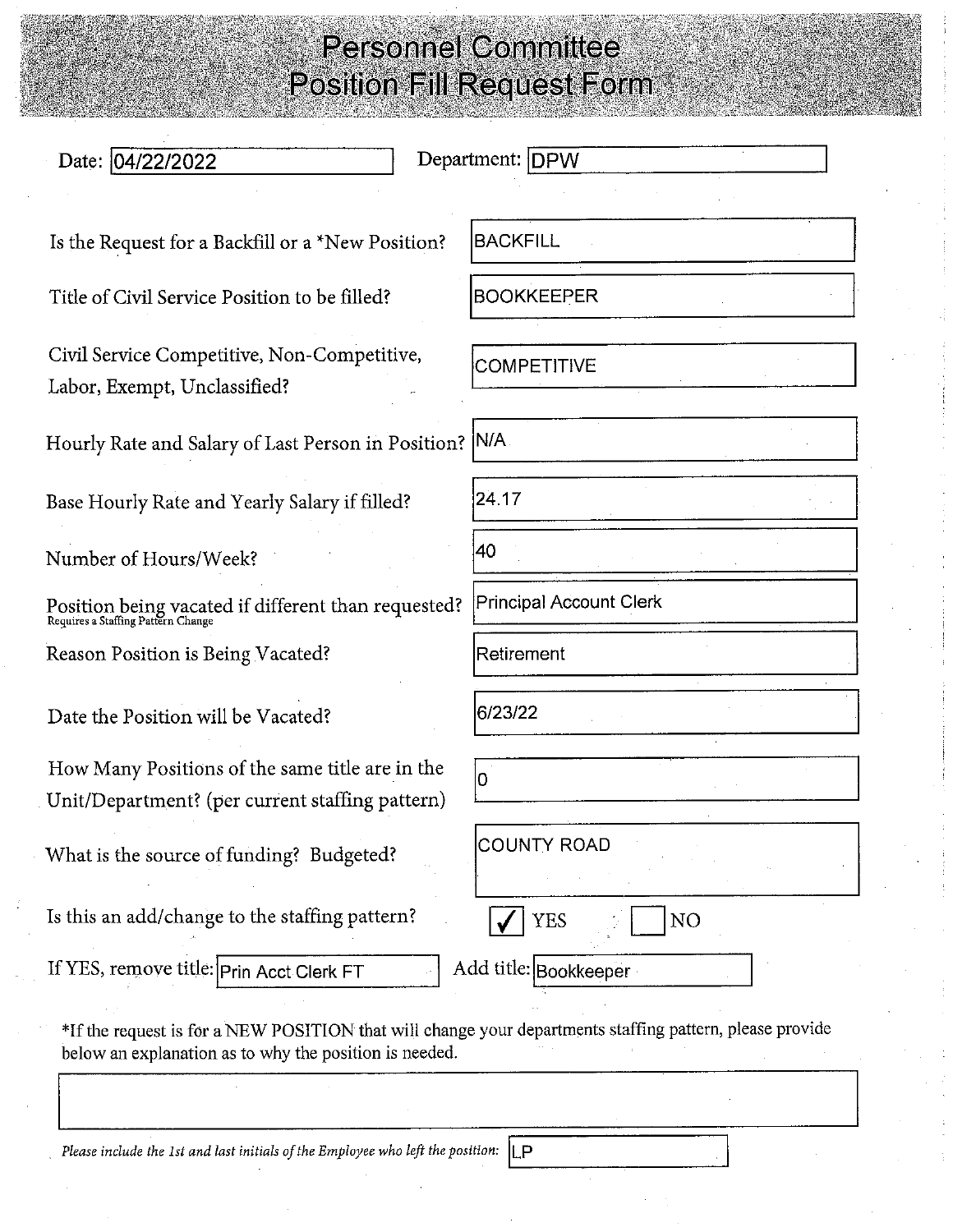| Date: 04/22/2022                                                                                   | Department: DPW       |
|----------------------------------------------------------------------------------------------------|-----------------------|
| Is the Request for a Backfill or a *New Position?                                                  | BACKFILL              |
| Title of Civil Service Position to be filled?                                                      | SENIOR ACCOUNT CLERK  |
| Civil Service Competitive, Non-Competitive,<br>Labor, Exempt, Unclassified?                        | <b>COMPETITIVE</b>    |
| Hourly Rate and Salary of Last Person in Position? 21.82                                           |                       |
| Base Hourly Rate and Yearly Salary if filled?                                                      | 21.50                 |
| Number of Hours/Week?                                                                              | 40                    |
| Position being vacated if different than requested?<br>Requires a Staffing Pattern Change          |                       |
| Reason Position is Being Vacated?                                                                  | Promotion             |
| Date the Position will be Vacated?                                                                 | 6/23/22               |
| How Many Positions of the same title are in the<br>Unit/Department? (per current staffing pattern) |                       |
| What is the source of funding? Budgeted?                                                           | COUNTY ROAD MACHINERY |
| Is this an add/change to the staffing pattern?                                                     | <b>YES</b><br>NO      |
| If YES, remove title:                                                                              | Add title:            |

Please include the 1st and last initials of the Employee who left the position:  $\vert$ BM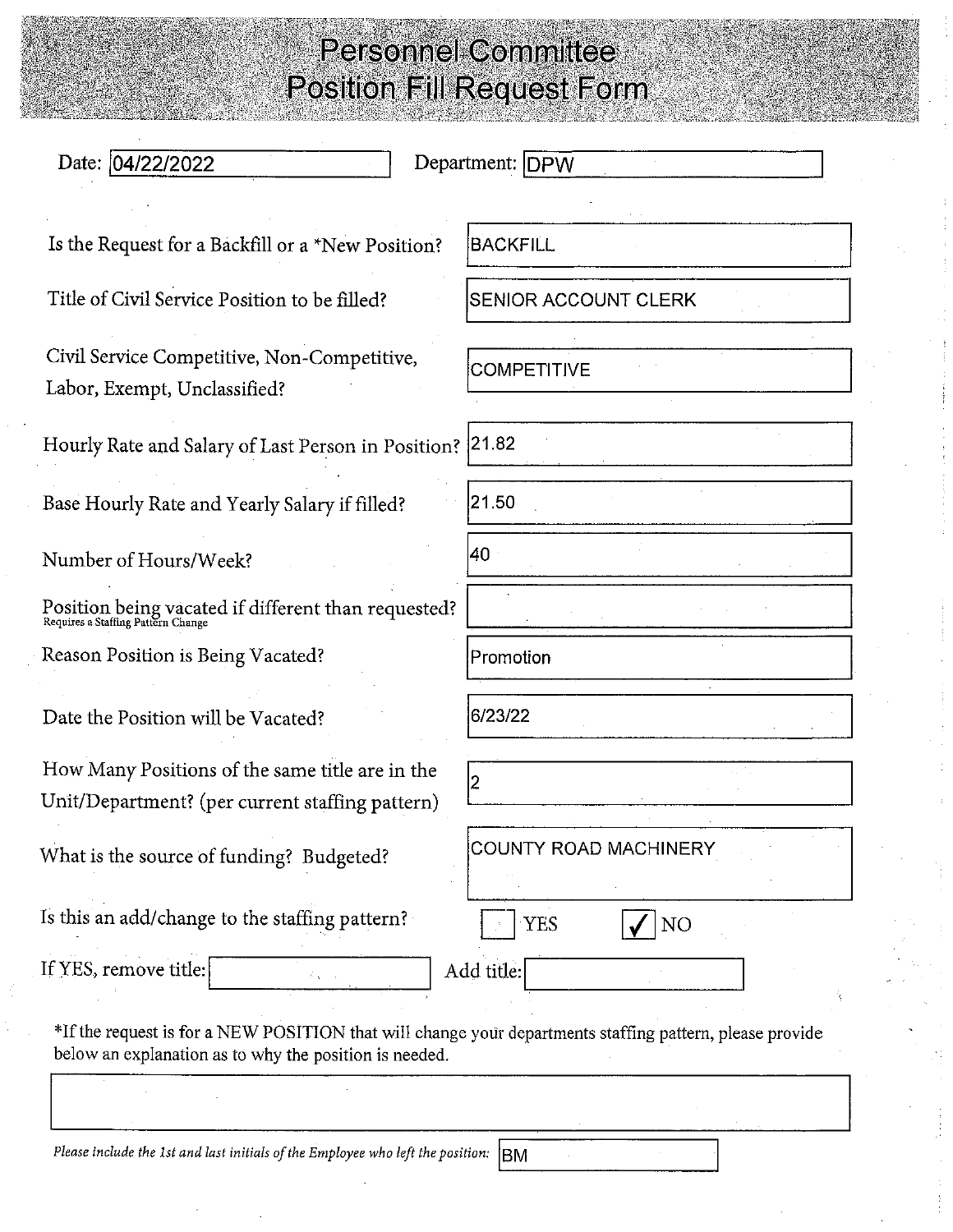| Date: 04/22/2022                                                                                                                                                   | Department: DPW               |
|--------------------------------------------------------------------------------------------------------------------------------------------------------------------|-------------------------------|
| Is the Request for a Backfill or a *New Position?                                                                                                                  | <b>BACKFILL</b>               |
| Title of Civil Service Position to be filled?                                                                                                                      | PRINCIPAL ACCT CLERK PT       |
| Civil Service Competitive, Non-Competitive,<br>Labor, Exempt, Unclassified?                                                                                        | <b>COMPETITIVE</b>            |
| Hourly Rate and Salary of Last Person in Position?  16.98                                                                                                          |                               |
| Base Hourly Rate and Yearly Salary if filled?                                                                                                                      | 26.40                         |
| Number of Hours/Week?                                                                                                                                              | <b>PART TIME</b>              |
| Position being vacated if different than requested? Requires a Staffing Pattern Change                                                                             | <b>ACCOUNT CLERK</b>          |
| Reason Position is Being Vacated?                                                                                                                                  | PROMOTION                     |
| Date the Position will be Vacated?                                                                                                                                 | 6/23/22                       |
| How Many Positions of the same title are in the<br>Unit/Department? (per current staffing pattern)                                                                 | 0                             |
| What is the source of funding? Budgeted?                                                                                                                           | <b>COUNTY ROAD</b>            |
| Is this an add/change to the staffing pattern?                                                                                                                     | <b>YES</b><br>NO              |
| If YES, remove title: ACCOUNT CLERK                                                                                                                                | Add title: PRIN ACCT CLERK PT |
| *If the request is for a NEW POSITION that will change your departments staffing pattern, please provide<br>below an explanation as to why the position is needed. |                               |

Please include the 1st and last initials of the Employee who left the position:  $\vert$ DS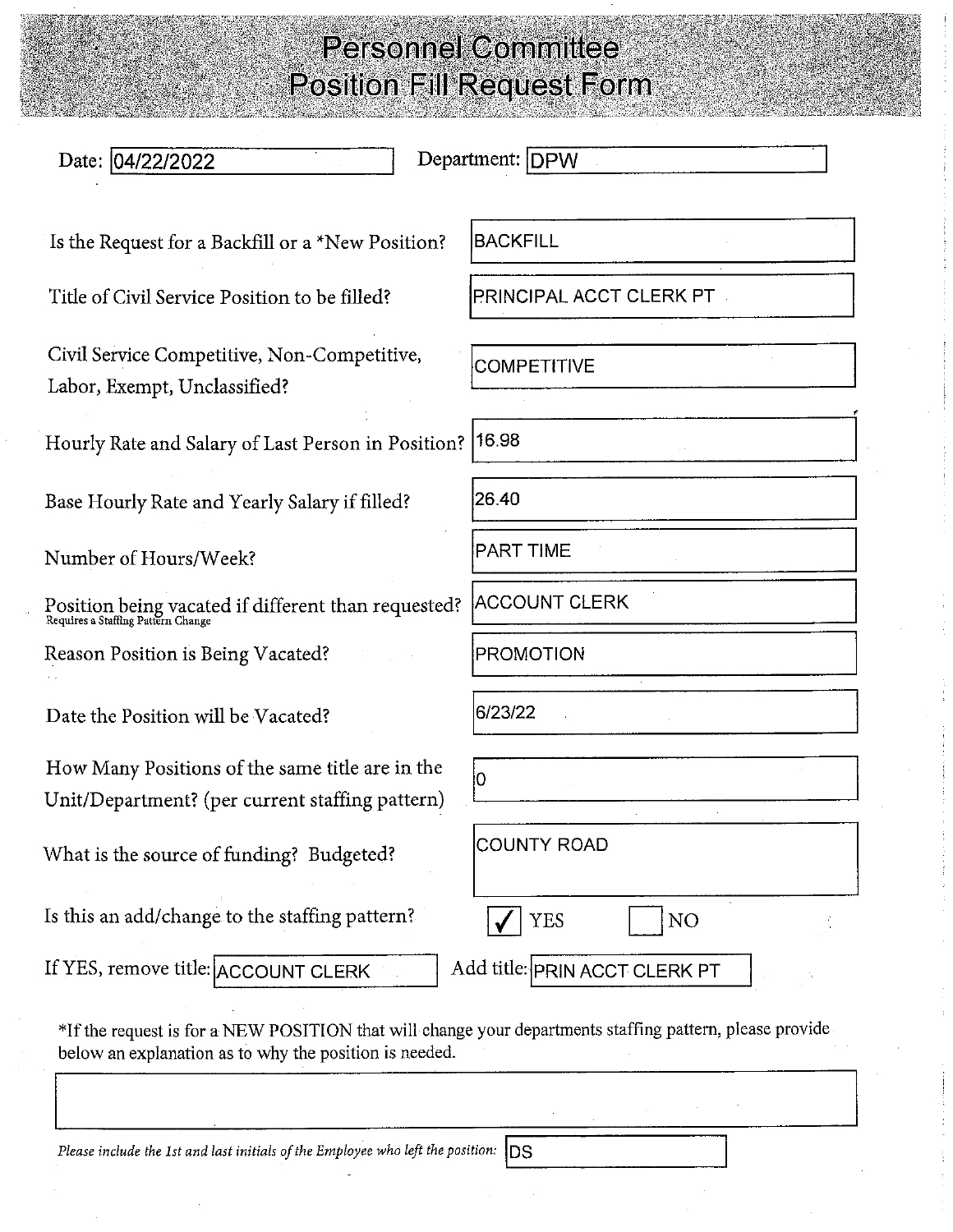| Date:                                                                                                                                                                                                                                                                                                                                                                                                                                                                                                                                                                                                                                 | Department: District Attorney                                                                                                                                                                                                  |
|---------------------------------------------------------------------------------------------------------------------------------------------------------------------------------------------------------------------------------------------------------------------------------------------------------------------------------------------------------------------------------------------------------------------------------------------------------------------------------------------------------------------------------------------------------------------------------------------------------------------------------------|--------------------------------------------------------------------------------------------------------------------------------------------------------------------------------------------------------------------------------|
| Is the Request for a Backfill or a *New Position?                                                                                                                                                                                                                                                                                                                                                                                                                                                                                                                                                                                     | New Position                                                                                                                                                                                                                   |
| Title of Civil Service Position to be filled?                                                                                                                                                                                                                                                                                                                                                                                                                                                                                                                                                                                         | <b>Assistant District Attorney</b>                                                                                                                                                                                             |
| Civil Service Competitive, Non-Competitive,<br>Labor, Exempt, Unclassified?                                                                                                                                                                                                                                                                                                                                                                                                                                                                                                                                                           | Exempt                                                                                                                                                                                                                         |
| Hourly Rate and Salary of Last Person in Position?  New Position                                                                                                                                                                                                                                                                                                                                                                                                                                                                                                                                                                      |                                                                                                                                                                                                                                |
| Base Hourly Rate and Yearly Salary if filled?                                                                                                                                                                                                                                                                                                                                                                                                                                                                                                                                                                                         | Yearly Salary \$76,501                                                                                                                                                                                                         |
| Number of Hours/Week?                                                                                                                                                                                                                                                                                                                                                                                                                                                                                                                                                                                                                 | 40                                                                                                                                                                                                                             |
| Position being vacated if different than requested?<br>Requires a Staffing Pattern Change                                                                                                                                                                                                                                                                                                                                                                                                                                                                                                                                             | N/A                                                                                                                                                                                                                            |
| Reason Position is Being Vacated?                                                                                                                                                                                                                                                                                                                                                                                                                                                                                                                                                                                                     | N/A                                                                                                                                                                                                                            |
| Date the Position will be Vacated?                                                                                                                                                                                                                                                                                                                                                                                                                                                                                                                                                                                                    | N/A                                                                                                                                                                                                                            |
| How Many Positions of the same title are in the<br>Unit/Department? (per current staffing pattern)                                                                                                                                                                                                                                                                                                                                                                                                                                                                                                                                    | 3                                                                                                                                                                                                                              |
| What is the source of funding? Budgeted?                                                                                                                                                                                                                                                                                                                                                                                                                                                                                                                                                                                              | Funding from State 2022-23                                                                                                                                                                                                     |
| Is this an add/change to the staffing pattern?                                                                                                                                                                                                                                                                                                                                                                                                                                                                                                                                                                                        | YES<br>NO                                                                                                                                                                                                                      |
| If YES, remove title:                                                                                                                                                                                                                                                                                                                                                                                                                                                                                                                                                                                                                 | Add title: Assistant District Attorney                                                                                                                                                                                         |
| *If the request is for a NEW POSITION that will change your departments staffing pattern, please provide<br>below an explanation as to why the position is needed.<br>With the continued dramatic changes to Criminal Justice we are seeing a significant increase in the amount of work (and time) necessary to prosecule any given case. With the well documented changes in discovery and ball th<br>cameras, including the state police which represents a significant amount of our arrests, and we now have an even groater amount of lime prosecuting each case. Adding to that we are also experiencing a tremendous increase | norease in the amount of appeals we are handling and post-condction mollons, has resulted in a further challenge in meeling the day to day needs with the oursenl slafing numbers. On top of all of that we are now hearing fr |

Please include the 1st and last initials of the Employee who left the position: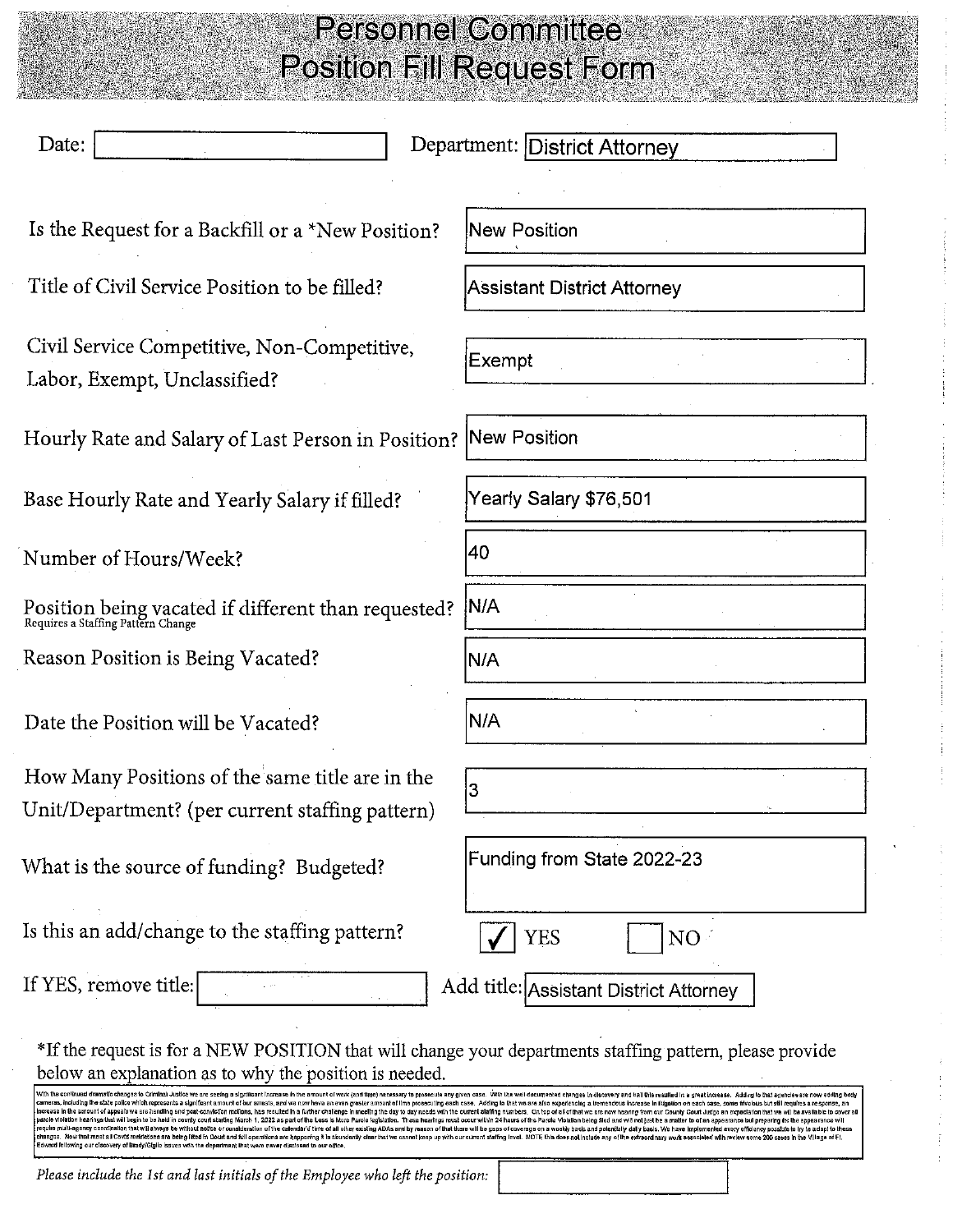|                                                   | <b>E Parsonnel Committee!</b><br><b>Positon all Reguest Form</b> |
|---------------------------------------------------|------------------------------------------------------------------|
| Date: 05/04/2022                                  | Department: Public defender                                      |
| Is the Request for a Backfill or a *New Position? | Request for a Backfill                                           |
| Title of Civil Service Position to be filled?     | Assistant Public Defender                                        |

Civil Service Competitive, Non-Competitive, Labor, Exempt, Unclassified?

Hourly Rate and Salary of Last Person in Positio.

Base Hourly Rate and Yearly Salary if filled?

Number of Hours/Week?

Position being vacated if different than requested<br>Requires a Staffing Pattern Change Reason Position is Being Vacated?

Date the Position will be Vacated?

How Many Positions of the same title are in the Unit/Department? (per current staffing pattern)

What is the source of funding? Budgeted?

Is this an add/change to the staffing pattern?

If YES, remove title:

|  | ł, |
|--|----|

Add title:

\*If the request is for a NEW POSITION that will change your departments staffing pattern, please provide below an explanation as to why the position is needed.

Please include the 1st and last initials of the Employee who left the position:  $AR$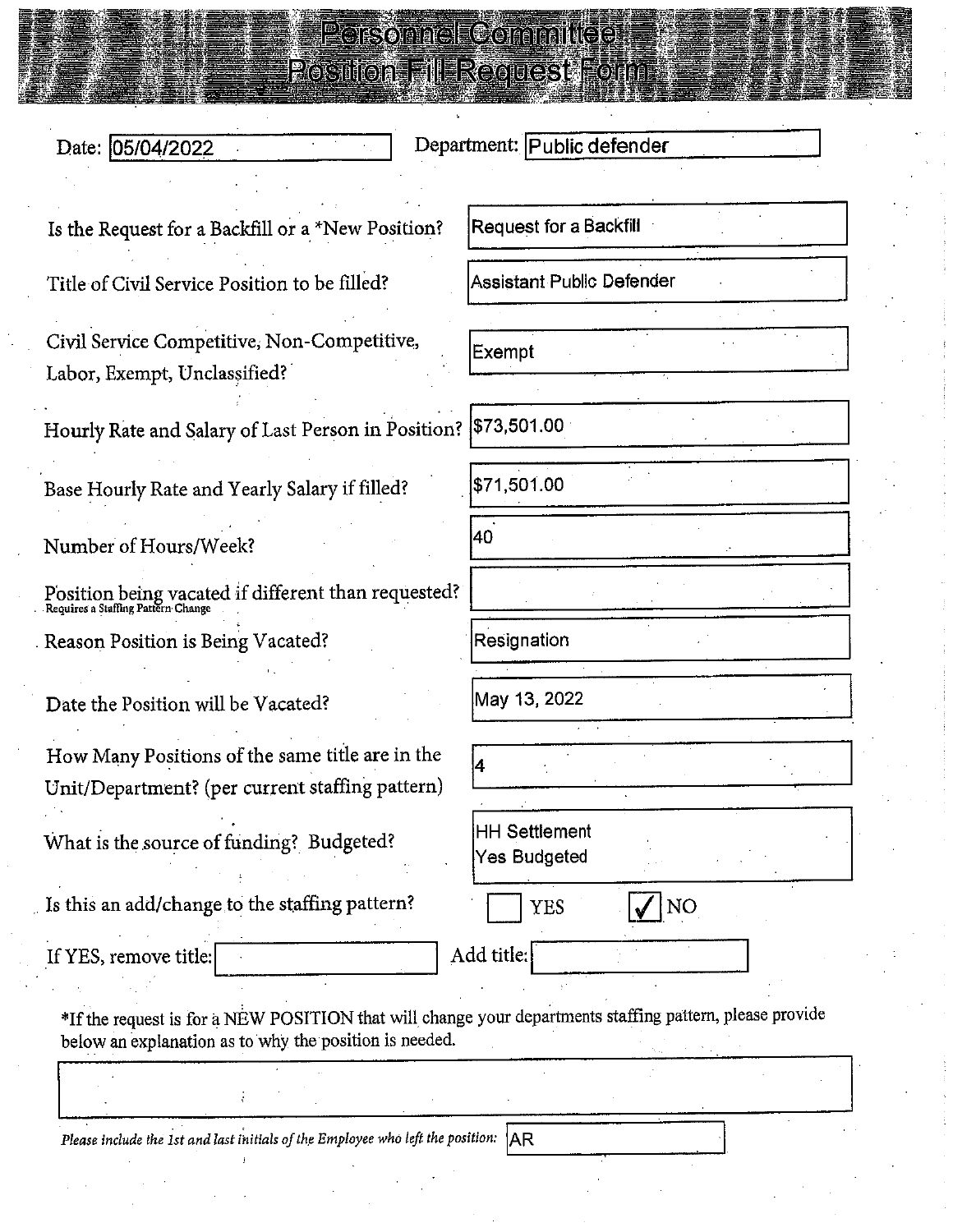| Date: 04/25/2022                                                                                                                                                   | Department: Social Services                                                       |
|--------------------------------------------------------------------------------------------------------------------------------------------------------------------|-----------------------------------------------------------------------------------|
| Is the Request for a Backfill or a *New Position?                                                                                                                  | <b>Backfill</b>                                                                   |
| Title of Civil Service Position to be filled?                                                                                                                      | Caseworker                                                                        |
| Civil Service Competitive, Non-Competitive,<br>Labor, Exempt, Unclassified?                                                                                        | Competitive                                                                       |
| Hourly Rate and Salary of Last Person in Position?   \$25.29                                                                                                       |                                                                                   |
| Base Hourly Rate and Yearly Salary if filled?                                                                                                                      | \$25.29                                                                           |
| Number of Hours/Week?                                                                                                                                              | 40                                                                                |
| Position being vacated if different than requested?<br>Requires a Staffing Pattern Change                                                                          |                                                                                   |
| Reason Position is Being Vacated?                                                                                                                                  | Resignation                                                                       |
| Date the Position will be Vacated?                                                                                                                                 | 05/13/2022                                                                        |
| How Many Positions of the same title are in the<br>Unit/Department? (per current staffing pattern)                                                                 | l40                                                                               |
| What is the source of funding? Budgeted?                                                                                                                           | Budgeted. Reimbursement varies with<br>program; at most there is a 25% local cost |
| Is this an add/change to the staffing pattern?                                                                                                                     | <b>YES</b><br>NO                                                                  |
| If YES, remove title:                                                                                                                                              | Add title:                                                                        |
| *If the request is for a NEW POSITION that will change your departments staffing pattern, please provide<br>below an explanation as to why the position is needed. |                                                                                   |

Please include the 1st and last initials of the Employee who left the position:  $\vert$ ES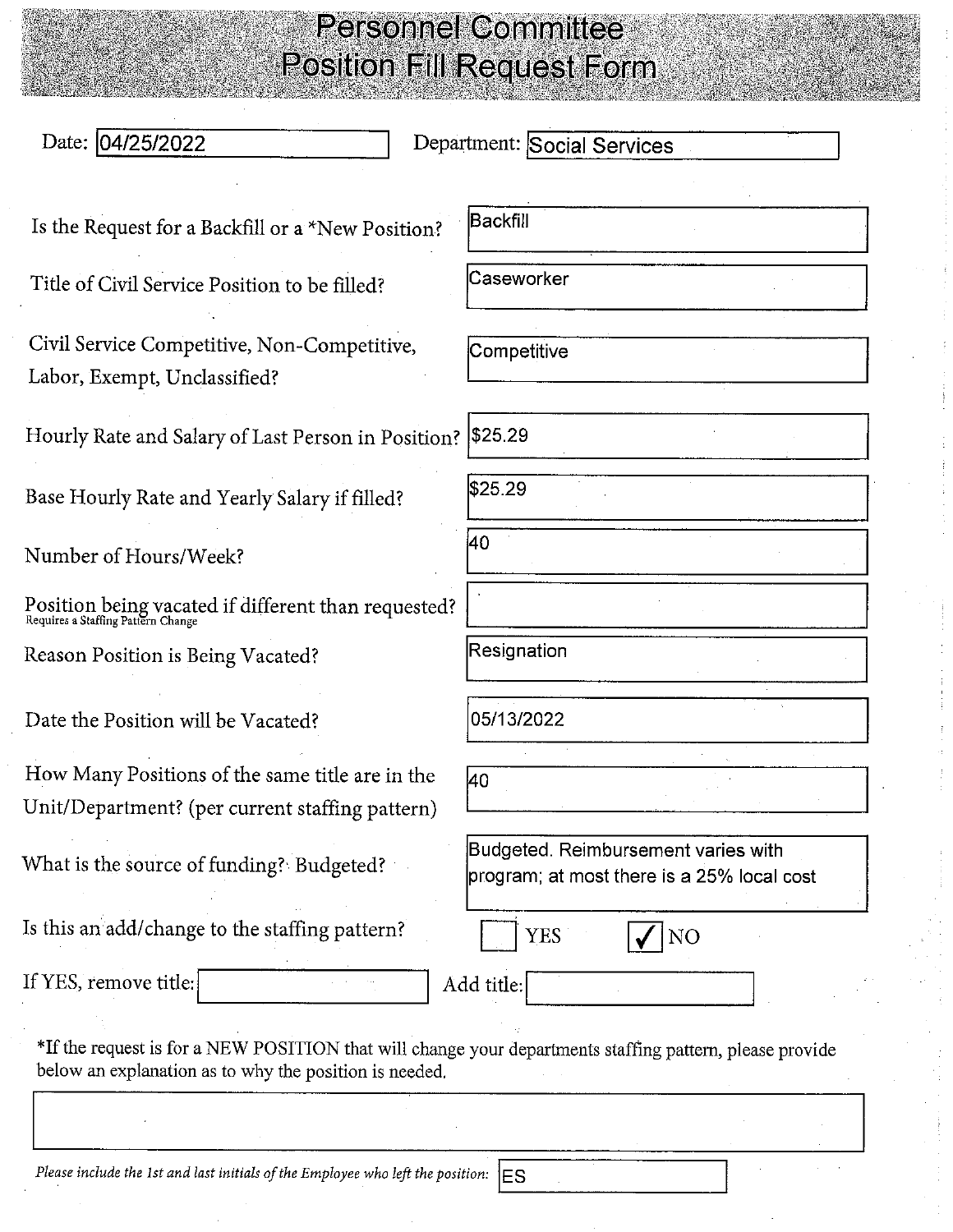| Date: 05/06/2022                                                                                   | Department: Social Services         |
|----------------------------------------------------------------------------------------------------|-------------------------------------|
| Is the Request for a Backfill or a *New Position?                                                  | Backfill                            |
| Title of Civil Service Position to be filled?                                                      | Senior Social Services Examiner     |
| Civil Service Competitive, Non-Competitive,<br>Labor, Exempt, Unclassified?                        | Competitive                         |
| Hourly Rate and Salary of Last Person in Position?   \$25.55                                       |                                     |
| Base Hourly Rate and Yearly Salary if filled?                                                      | \$23.05                             |
| Number of Hours/Week?                                                                              | 40                                  |
| Position being vacated if different than requested?<br>Requires a Staffing Pattern Change          |                                     |
| Reason Position is Being Vacated?                                                                  | Anticipated Resignation             |
| Date the Position will be Vacated?                                                                 | 5/11/22                             |
| How Many Positions of the same title are in the<br>Unit/Department? (per current staffing pattern) | 10                                  |
| What is the source of funding? Budgeted?                                                           | Budgeted. Reimbursement varies with |
| Is this an add/change to the staffing pattern?                                                     | YES<br>NO                           |
| If YES, remove title:                                                                              | Add title:                          |

Please include the 1st and last initials of the Employee who left the position:  $\|$ LS